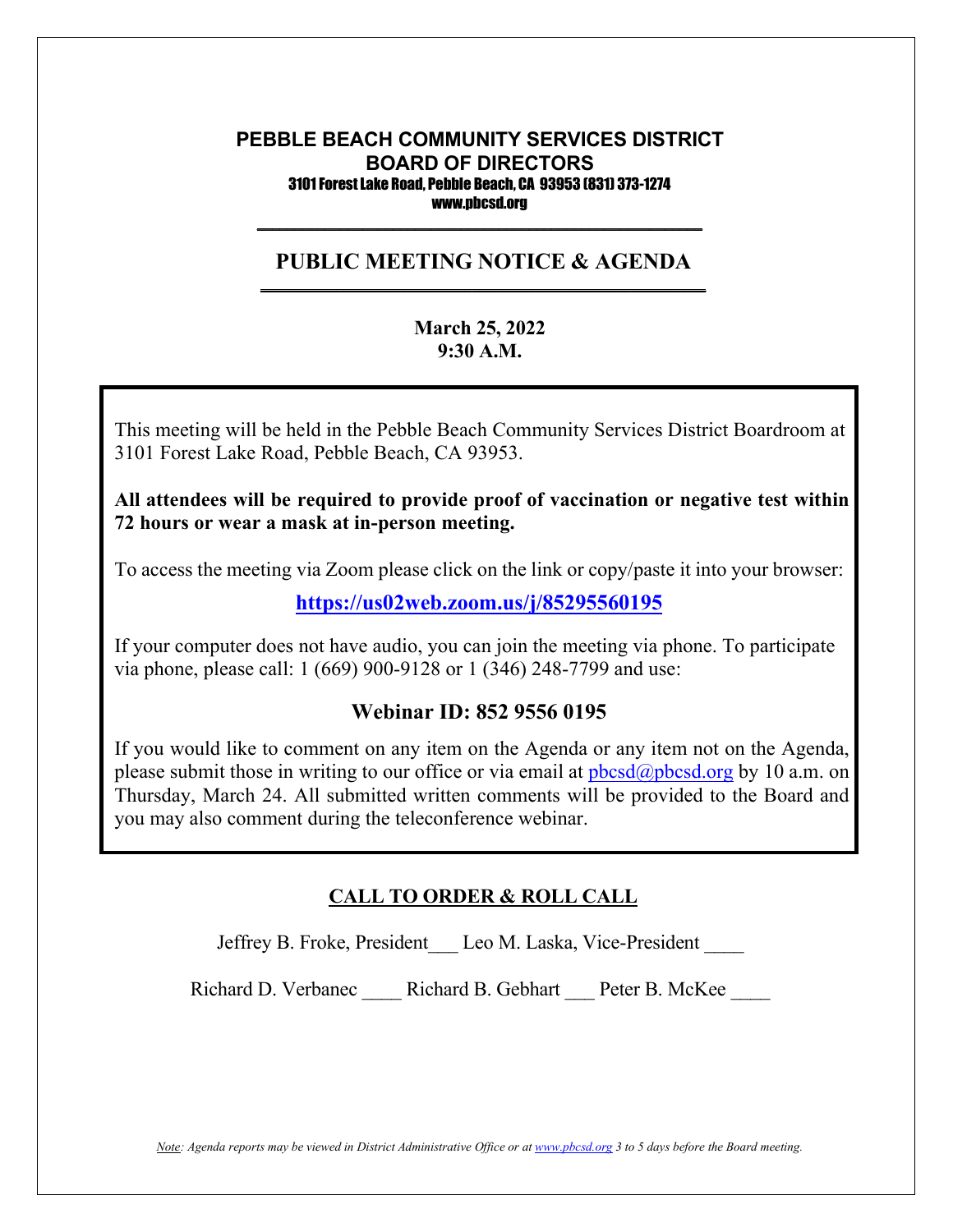## **APPEARANCES, ORDER OF BUSINESS & ANNOUNCEMENTS**

- 1. *Appearances: Anyone may address the Board on matters under the Board's purview. Comments on listed matters are in order when the Board is considering them. An unlisted matter may be heard but the Board can take no action on it until the matter is scheduled for a future agenda, unless immediate action is required or there is an emergency.*
- 2. *Agenda Changes: Anyone may ask the Board to consider changing the order of a listed matter unless it is a timed public hearing.*

### **MINUTES & FINANCIAL MATTERS**

- 3. Approve *[Minutes](https://pbcsd.org/wp-content/uploads/2022/03/03-PBCSD-Draft-minutes-for-Board-Meeting-on-February-25-2022.pdf)* of Regular Board meeting held on February 25, 2022.
- 4. Receive *[Statement of Receipts and Disbursements](https://pbcsd.org/wp-content/uploads/2022/03/04-Statement-of-Receipts-Disbursements-for-February-2022.pdf)* for February 2022.
- 5. Receive *[Cash Basis Budget Report](https://pbcsd.org/wp-content/uploads/2022/03/05-Cash-Basis-Budget-Report-for-February-2022.pdf)* for February 2022.
- 6. Approve *[Check Register](https://pbcsd.org/wp-content/uploads/2022/03/06-Check-Register-for-February-2022.pdf)* for February 2022.
- 7. Receive reports and consider actions related to District long term capital and financial plans:
	- A. Approve annual update of PBCSD *[Long-Term Capital Outlay Program.](https://pbcsd.org/wp-content/uploads/2022/03/07A-Long-Term-Capital-Outlay-Program-Report.pdf)*
	- B. Approve annual update of PBCSD *[Long-Term Financial Plan](https://pbcsd.org/wp-content/uploads/2022/03/07B-Long-Term-Financial-Plan.pdf)*.

#### **FIRE DEPARTMENT**

- 8. Receive [Fire Chief's monthly report](https://pbcsd.org/wp-content/uploads/2022/03/08-Fire-Chiefs-Monthly-Report.pdf) of Fire Department operations, training and fire prevention.
- 9. Review [summary of 2022 Pebble Beach fuel reduction projects.](https://pbcsd.org/wp-content/uploads/2022/03/09-Summary-of-2022-Pebble-Beach-Fuel-Reduction-Projects.pdf)
- 10.Authorize agreements for [2022 Pebble Beach fuel reduction projects.](https://pbcsd.org/wp-content/uploads/2022/03/10-Agreements-for-2022-Fuel-Reduction-Projects.pdf)
- 11.Approve budget for preparation of [Site Specific Resource Management Plans for](https://pbcsd.org/wp-content/uploads/2022/03/11-Budget-for-Open-Space-Site-Specific-Resource-Management-Plans.pdf)  [open space areas contained in Pebble Beach Fire Defense Plan.](https://pbcsd.org/wp-content/uploads/2022/03/11-Budget-for-Open-Space-Site-Specific-Resource-Management-Plans.pdf)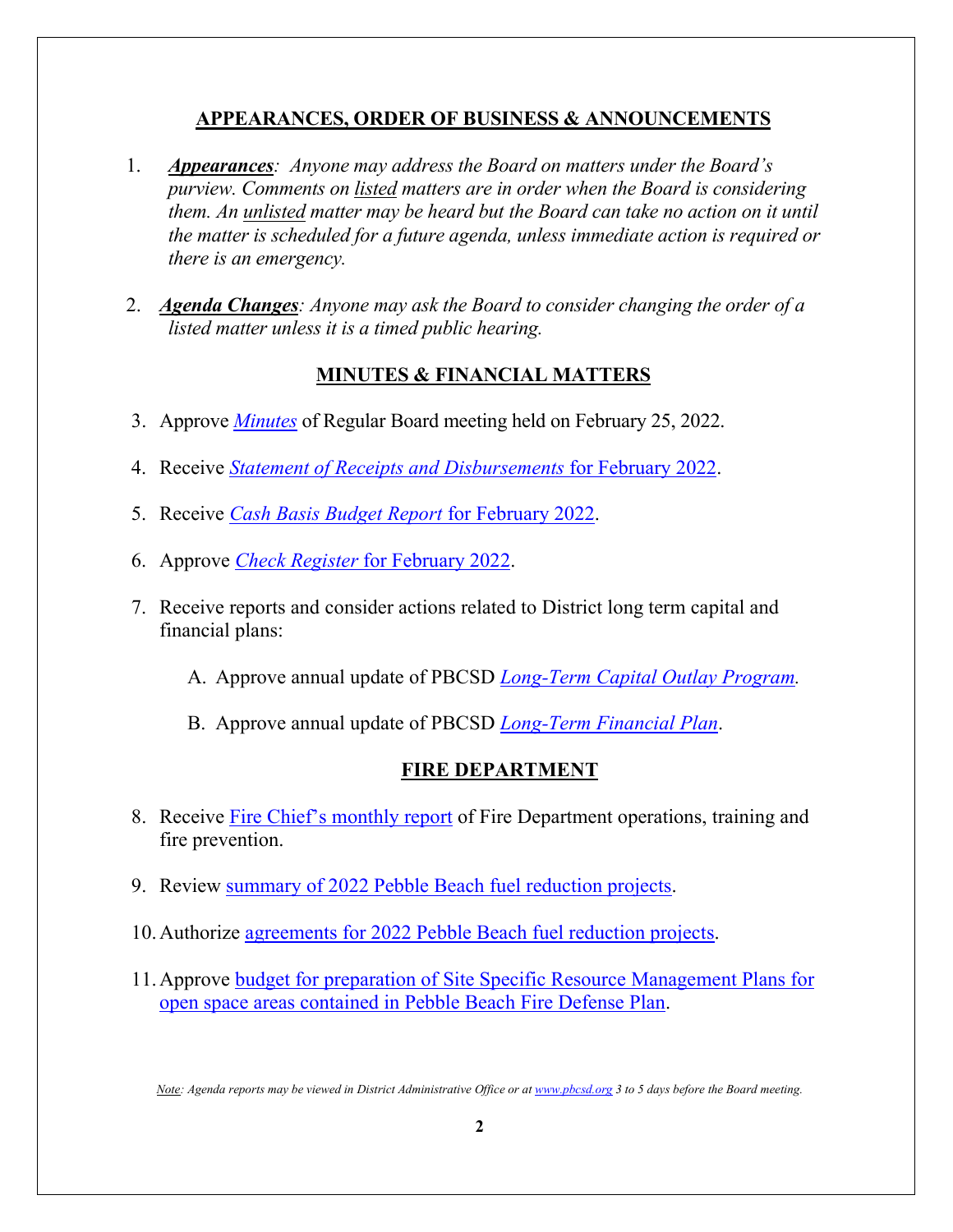## **MAINTENANCE, ENGINEERING & CONSTRUCTION**

- 12.Receive monthly utilities [operations and maintenance report](https://pbcsd.org/wp-content/uploads/2022/03/12-Operations-Maintenance-Report.pdf) for wastewater collection, treatment and disposal and recycled water distribution systems.
- 13.Receive status report regarding active [PBCSD capital improvement projects.](https://pbcsd.org/wp-content/uploads/2022/03/13-Capital-Improvement-Projects-Report.pdf)
- 14.Receive Carmel Area Wastewater District (CAWD) reports and information concerning matters of mutual interest to PBCSD and CAWD:
	- A. Assign Director Froke to attend CAWD Board of Directors meeting scheduled for Thursday, March 31, 2022.
	- B. Assign Director Laska to attend CAWD Board of Directors meeting scheduled for Thursday, April 28, 2022.

# **SOLID WASTE MANAGEMENT**

- 15.Receive report regarding [Monterey Regional Waste Management District \(MRWMD\)](https://pbcsd.org/wp-content/uploads/2022/03/15-MRWMD-Board-Meeting-Agenda-GM-Report-for-March-18-2022.pdf)  [Board meeting](https://pbcsd.org/wp-content/uploads/2022/03/15-MRWMD-Board-Meeting-Agenda-GM-Report-for-March-18-2022.pdf) held on March 18, 2022.
- 16. Adopt *[Resolution 22-06](https://pbcsd.org/wp-content/uploads/2022/03/16-MRWMD-MOU-for-SB1383-Grant-Funds.pdf)* approving Memorandum of Understanding between Monterey Regional Waste Management District and its member agencies regarding compliance with California Senate Bill 1383.

## **GENERAL GOVERNMENT**

- 17. Receive report on [Community Advisory Board meeting held on March 2, 2022.](https://pbcsd.org/wp-content/uploads/2022/03/17-Community-Advisory-Board-Meeting-on-March-2022.pdf)
- 18. Provide Direction for [election of one Independent Special District Regular Member](https://pbcsd.org/wp-content/uploads/2022/03/18-Independent-Special-District-Voting-Packet.pdf)  [to serve four year term on Local Agency Formation Commission of Monterey](https://pbcsd.org/wp-content/uploads/2022/03/18-Independent-Special-District-Voting-Packet.pdf)  [County \(LAFCO\).](https://pbcsd.org/wp-content/uploads/2022/03/18-Independent-Special-District-Voting-Packet.pdf)

## **MISCELLANEOUS INFORMATION AND COMMUNICATIONS**

- 19. *This time is reserved for receiving miscellaneous written and oral communications. The Board will take no action on any matter not listed on the agenda except to instruct staff to review the matter and/or include it in a future Board meeting agenda, if desired.*
	- A. General Manager Report.